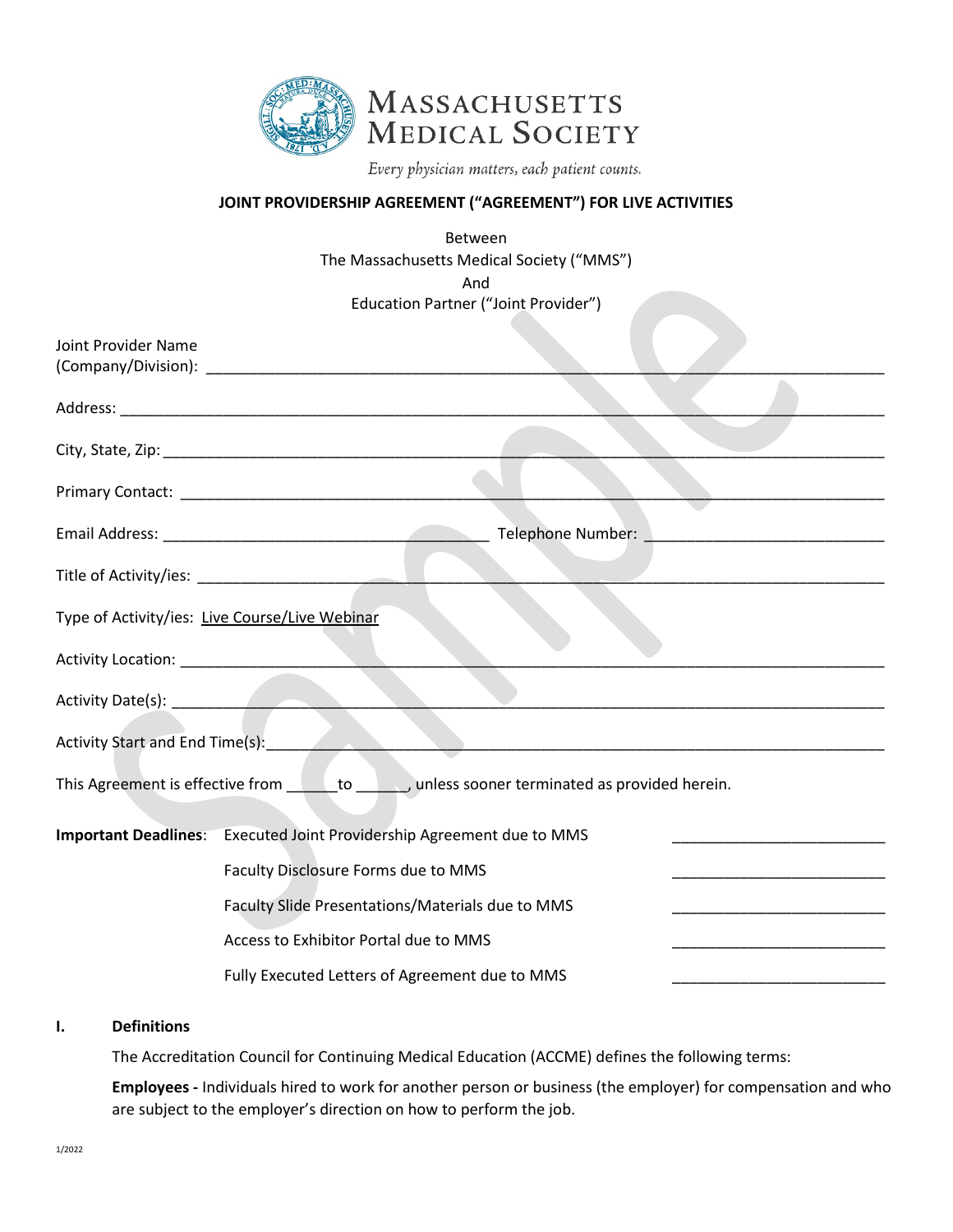**Ineligible Company(ies)** - Those whose primary business is producing, marketing, selling, reselling, or distributing healthcare products used by or on patients. Examples include advertising, marketing, or communication firms whose clients are ineligible companies, device manufacturers or distributors, pharmaceutical companies or distributors, etc.

**Joint Providership – The planning, implementation and evaluation of a CME activity** by an accredited provider and one or more nonaccredited entities.

**Owners –** Individuals who have an ownership interest in a company, except for stockholders of publicly traded companies, or holders of shares through a pension or mutual fund.

**Relevant Financial Relationships** – An individual's financial relationships of any dollar amount when the educational content that they control is related to the business lines or products of an ineligible company.

#### **II. Purpose and Intent of Agreement**

The Massachusetts Medical Society (MMS) is accredited by the Accreditation Council for Continuing Medical Education (ACCME) to provide continuing medical education for physicians. The MMS strives to provide quality continuing educational activities that are evidence-based, scientifically accurate, and independent of any commercial influence. The MMS and Joint Provider intend to implement an educational activity that fully meets the *ACCME Accreditation Criteria* and policies, including but not limited to the *ACCME Standards for Integrity and Independence in Accredited Continuing Education*, the American Medical Association (AMA) Core Requirements, the Food and Drug Administration (FDA) Guidance on Industry-Supported Scientific and Educational Activities, and any other CME standards and regulations that MMS deems appropriate and applicable.

#### **MMS and Joint Provider Specific Responsibilities**

Appendix 2 to the Agreement identifies the actions required to complete the activity, and the party responsible for each action. The Joint Provider is required to meet deadlines for the responsibilities as indicated above unless there is agreement by the MMS and the Joint Provider to extend a deadline.

The MMS will review the Activity and proposed content and assess whether they meet the appropriate and applicable CME standards and regulations. The Joint Provider shall comply with MMS's directions, including but not limited to editing the content of the Activity, intended to achieve or maintain compliance with ACCME standards and guidance. If, at any point, the MMS determines in its sole discretion that the Activity or content thereof do not meet the applicable CME standards and regulations or the Joint Provider does not meet required deadlines, the MMS may withdraw its accreditation and terminate this Agreement upon notice to the Joint Provider.

For the sake of clarity, none of the following may be posted, printed, or otherwise deployed until the MMS has reviewed and approved it in writing:

- Marketing materials
- Presentations, handouts, and any other content related to the Activity
- Learner assessments or evaluation tools including pre-tests and post-Activity evaluations
- CME certificate template

In no event may the Joint Provider use any of MMS's name, marks, logos or the like (including those of the *New England Journal of Medicine*, NEJM Group, or other related entity) without MMS's prior written approval in each instance.

The Joint Provider will not allow any other entity to host the same, or substantially similar Activity and/or content developed by the Joint Provider without MMS's prior written approval in each instance.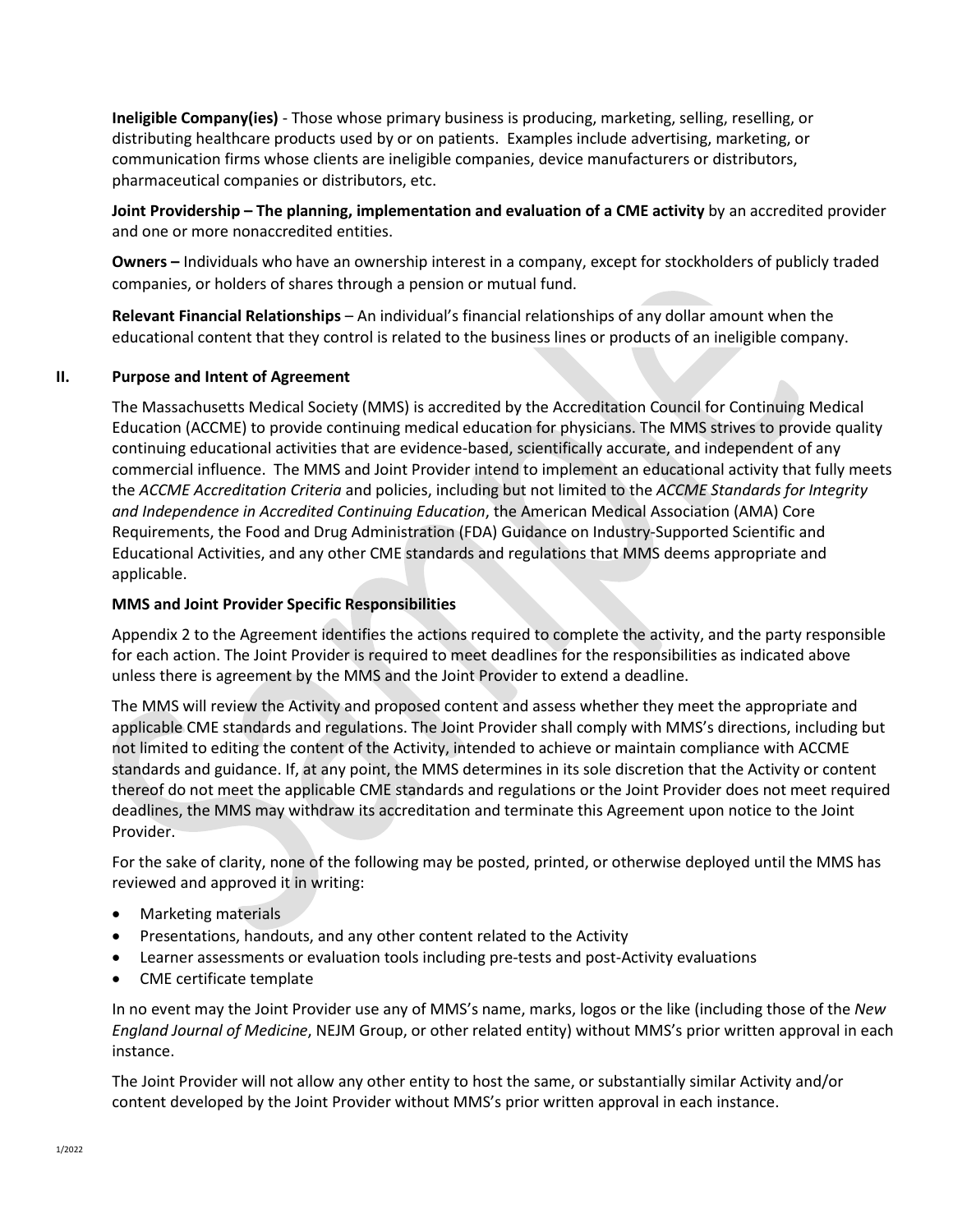#### **III. Ensure Content is Valid**

Accredited providers are accountable to the public for presenting clinical content that supports safe, effective patient care. The MMS and the Joint Provider will develop educational content that actively promote improvements in health care and not proprietary interests of ineligible companies. The MMS and the Joint Provider will cooperate to ensure that patient care recommendations made during CME activities are accurate, reliable, and based on scientific evidence. Clinical care recommendations must be supported by data or information accepted within the profession of medicine. The MMS shall review the Activity and materials to assess compliance with the ACCME's content validity standards and guidelines. The Joint Provider will abide by the MMS's judgment on these matters and will cooperate with MMS requests and directions in this regard. Please refer to Appendix 1, Standard 1 for additional guidance about content validity.

### **IV. Prevent Commercial Bias and Marketing in Accredited Continuing Education**

Accredited providers must protect learners from commercial bias and marketing in accredited continuing education. All decisions relating to the planning, faculty selection, delivery, and evaluation of accredited continuing education must be made without any influence or involvement from the owners and employees of an ineligible company. The educational activity must be free of marketing or sales of products or service. Faculty must not promote or sell products or services that serve their professional or financial interests during the educational activity. Please refer to Appendix 1, Standard 2 for additional guidance on preventing commercial bias and marketing in accredited continuing education.

#### **V. Owners and Employees of Ineligible Companies**

Owners and employees of ineligible companies may not have any role where they are in a position to control the content of accredited continuing education, except in the specific situations identified by the ACCME that maintain independence and serve the public interest. The MMS, in its sole discretion, will review and determine whether the circumstances meet the special use cases. The Joint Provider will abide by the MMS's judgment on this matter and will cooperate with MMS requests and directions. Please refer to Appendix 1, Standard 3, item 2 for detailed guidance.

#### **VI. Identify and Mitigate Relevant Financial Relationships**

The Joint Provider is required to collect disclosure information from all individuals in control of the Activity's content on their financial interests with ineligible companies. An individual must disclose all financial relationship(s) within the past twenty-four (24) months., Any individual who refuses to provide disclosure information may not participate in the planning or delivery of the Activity. The MMS has the right to review the disclosure information and determine appropriate steps. The Joint Provider will abide by the MMS's judgment in these matters and will cooperate with MMS requests and directions in this regard. Please refer to Appendix 1, Standard 3 for detailed guidance regarding identification and mitigation of relevant financial relationships.

#### **VII. Communicate Disclosure of Relationships to Learners**

The MMS will create the Disclosure Statement, which includes all relevant financial relationships for the Activity, to the Joint Provider to distribute to the learners prior to the beginning of the Activity.

#### **VIII. Appropriate Management of Commercial Support**

The MMS or the Joint Provider may seek commercial support for the Activity. The terms, conditions, and purposes of the commercial support must be documented in a written agreement between the commercial supporter, the MMS, and the Joint Provider and/or other educational partner(s). The MMS must be a party to the agreement for commercial support and retains the rights to approve the terms of such, even if the support is given directly to the MMS's educational partner or Joint Provider. This agreement must be fully executed by all parties prior to the beginning of the Activity. The MMS shall review the agreement to assure compliance with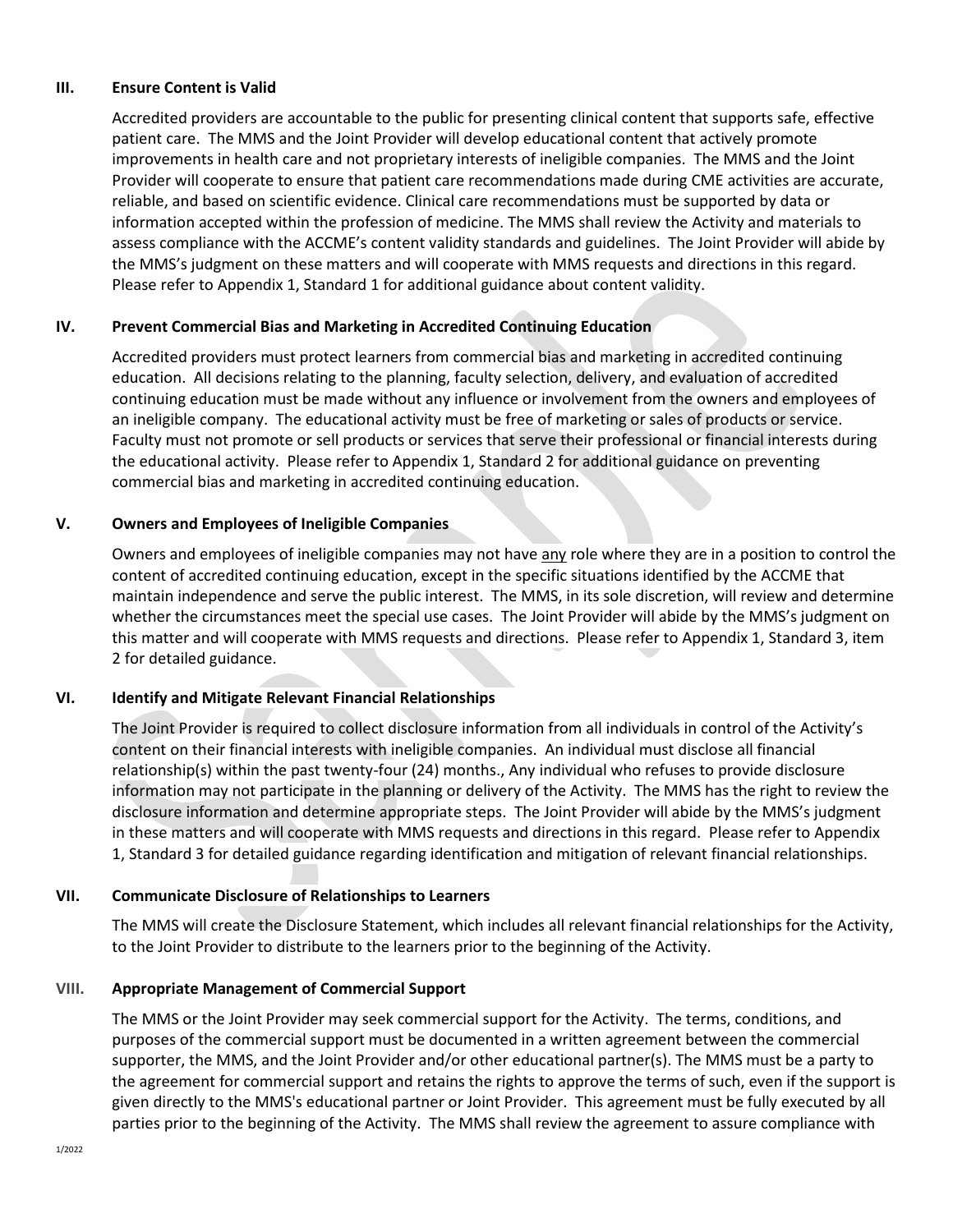various laws, regulations, policies, and procedures, including but not limited to compliance with ACCME policies and guidance.

The MMS must make all decisions regarding the receipt and disbursement of the commercial support. Ineligible companies may not pay directly for any of the expenses related to the education or the learners. Commercial support may be used to fund honoraria or travel expenses of planners, faculty, and others in control of content for those roles only. Commercial support may not be used to pay for travel, lodging, honoraria, or personal expenses for individual learners or groups of learners in accredited education. Commercial support may also be used to defray or eliminate the cost of the education for all learners.

If the Activity receives commercial support, the MMS will provide a statement to the learners that acknowledges the name(s) of the ineligible company(ies) and the nature of the support including monetary and in-kind. Other sources of financial support will also be disclosed if appropriate. The Joint Provider will abide by the MMS's judgment regarding what support will be acknowledged and will cooperate with MMS requests and directions in this regard. Please refer to Appendix 1, Standard 4 for additional guidance on managing commercial support.

### **IX. Appropriate Management of Ancillary Activities Offered in Conjunction with Accredited Continuing Education**

The MMS and the Joint Provider will cooperate to ensure that education is separate from marketing by ineligible companies – including advertising, sales, exhibits, and promotion – and from nonaccredited education. Further, the MMS and the Joint Provider will cooperate to ensure that the selling of advertising or exhibit space is a business transaction entirely separate from the acceptance of commercial support for accredited continuing education. Ineligible companies may not provide access to, or distribute, accredited education to learners. The Joint Provider will abide by the MMS's judgment on these matters and will cooperate with MMS requests and directions in this regard.

Learners must be able to easily identify the difference between accredited education and other types of activities. MMS will provide direction to the Joint Provider for a-c:

- a. Live continuing education activities: Marketing, exhibits, and nonaccredited education developed by or with influence from an ineligible company or with planners or faculty with unmitigated financial relationships must not occur in the educational space within 30 minutes before or after an accredited education activity. Activities that are part of the event but are not accredited for continuing education must be clearly labeled and communicated as such.
- b. Print, online, or digital continuing education activities: Learners must not be presented with marketing while engaged in the accredited education activity. Learners must be able to engage with the accredited education without having to click through, watch, listen to, or be presented with product promotion or product-specific advertisement.
- c. Educational materials that are part of accredited education (such as slides, abstracts, handouts, evaluation mechanisms, or disclosure information) must not contain any marketing produced by or for an ineligible company, including corporate or product logos, trade names, or product group messages.

Please refer to Appendix 1, Standard 5 for detailed guidance regarding advertising, sales, exhibits and promotion.

#### **X. Data and Reporting Requirements**

**Evaluation Data**: If the Joint Provider opts to use a non-MMS evaluation tool, the Joint Provider must first seek MMS's approval of the tool, for which approval shall not be unreasonably withheld. The Joint Provider will submit to the MMS the data or information generated from this Activity on changes in learners' competence, performance and/or patient outcomes and for all other required data on a date specified by the MMS.

**Reporting Requirements:** The Joint Provider will submit to the MMS documentation of financial reconciliation, attendance and any other required reports in a time frame set forth by the MMS.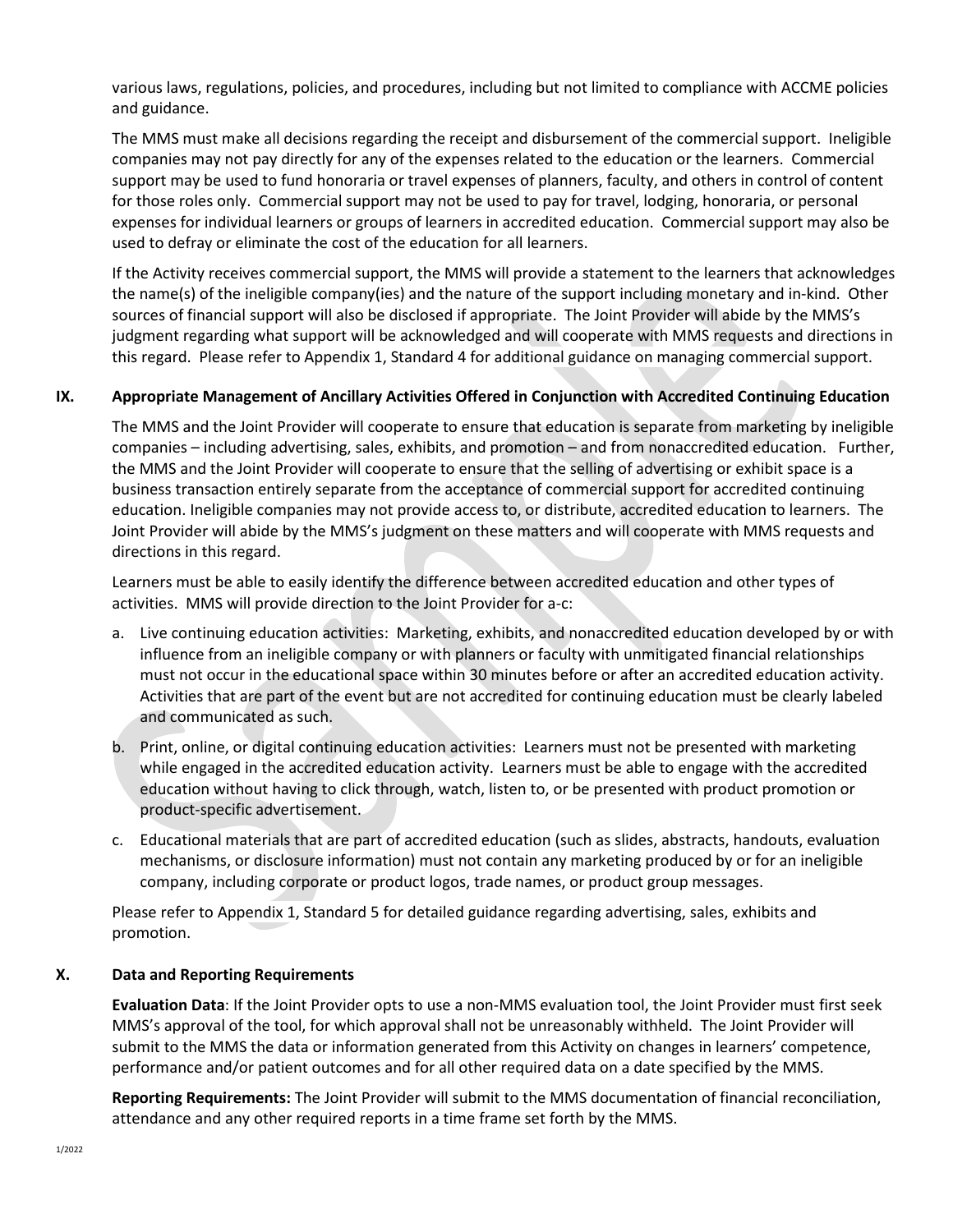**Attendance:** For activities where registration is handled by the Joint Provider, the MMS requires an attendance report, including learners' first and last names, full contact information including email address, mailing address, designation (MD, DO, etc.) and *AMA PRA Category 1 Credits*™ earned within 2 days following the conclusion of the Activity.

**Activity Records:** The MMS will maintain final documentation of the Activity planning, evaluation, attendance, and financial information including a complete financial reconciliation for audit purposes for at least six years from the date of the Activity's original release.

The Joint Provider shall upon request provide the MMS with any additional documentation necessary to comply with the ACCME Accreditation Criteria and policies or as otherwise required by any state, federal, or regulatory authority.

#### **XI. Payment for Services and Fiscal Responsibilities**

The MMS will assess a non-refundable application fee of \$500.00 which is payable with the Activity Planning and supporting documents. The Joint Providership fee in the amount of  $\zeta$  is due within 30 days of invoice date. The MMS will invoice the Joint Provider for both fees. If you have any questions, contact [CEcompliance@mms.org](mailto:CEcompliance@mms.org) .

### **XII. Miscellaneous**

The MMS is relying on the accuracy of the Joint Provider's representations in the Planning Document submitted for consideration for *AMA PRA Category 1 Credit*TM. Therefore, if there are any changes to the activity, including but not limited to:

- Addition, deletion, or substitution of faculty;
- Addition, deletion, or substitution of content creators or reviewers;
- The time, date, and/or location of the activity;
- The content of the activity (including the title of a presentation or the whole activity);
- The agenda of the activity; or
- The questions used to evaluate the activity

The Joint Provider must inform the MMS of these changes, and the MMS may choose to withdraw its accreditation and terminate this Agreement immediately upon notice to the Joint Provider. If the Joint Provider does not notify the MMS of any changes in a timely manner, the MMS may choose to withdraw its accreditation and terminate this Agreement immediately upon notice to the Joint Provider.

This Agreement is effective upon execution by both parties (the "Effective Date"). The MMS reserves the right to terminate the Agreement or to rescind *AMA PRA Category 1 Credit*™ for failure to meet any of the above requirements that may place them in non-compliance with the ACCME requirements or other state, federal or regulatory authority requirements.

Either party may terminate the Agreement with thirty (30) days written notice to the other party at any time, with or without cause. In the event of termination, the Joint Provider will be responsible for paying the MMS the non-refundable application fee, and the full accreditation fee if the Activity takes place. If the Activity does not take place, the amount due will be pro-rated by the percentage of work that is completed. The MMS reserves the right to immediately terminate the Agreement or to rescind *AMA PRA Category 1 Credit*™ for failure to meet any of the above requirements that may, in the MMS' discretion, place the MMS in noncompliance with the ACCME requirements or other state, federal or regulatory authority requirements.

While this Agreement remains in place, the MMS may take whatever steps it reasonably believes necessary to maintain compliance with applicable laws, policies, and regulations including but not limited to ACCME accreditation criteria and policies. The Joint Provider will abide by the MMS's judgment on these matters and will immediately cooperate with MMS requests and directions in this regard.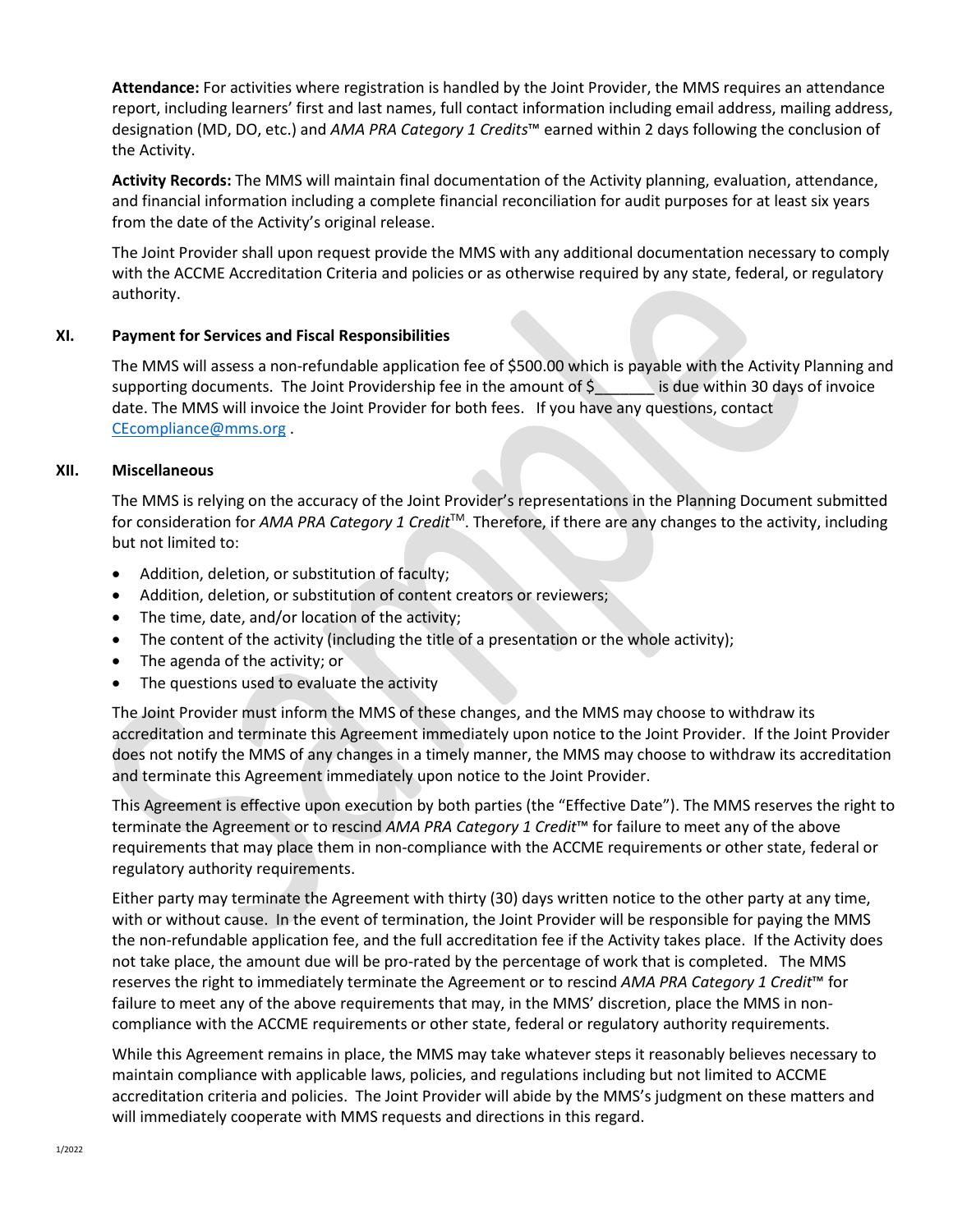Joint Provider will perform all of its obligations in full compliance with all applicable laws, regulations, standards, policies and guidance, and will indemnify and hold harmless the MMS, its employees, officers and assigns against any damages, cost, or expense, including reasonable attorney's fees, due to any claim by any third party regarding the Activity or the Materials or arising out of any breach by Joint Provider of any term or representation of this Agreement. MMS will give Joint Provider prompt notice of any such claim.

Joint Provider will not disparage or denigrate MMS or its representatives, except that Joint Provider may make truthful statements as part of a Legal Proceeding or if compelled by Court Order or otherwise required by law or ACCME standards. Joint Provider agrees that any information furnished to it by the MMS is a valuable asset of the MMS and will be kept confidential ("Confidential Information"). Joint Provider will use Confidential Information only as permitted by the MMS will take all necessary and proper steps to prevent unauthorized use or disclosure of Confidential Information. For purposes of clarity, the terms of this Joint Provider Agreement and the parties' dealings hereunder shall be considered Confidential Information.

MMS's total aggregate liability for any claims of Joint Provider arising from or related to this Agreement shall not exceed the amounts MMS collected in the prior twelve months from the Joint Provider pursuant to "Payment for Services and Fiscal Responsibilities" above. In no event shall the MMS be liable to Joint Provider or any third party for incidental, exemplary, special, indirect, consequential, or punitive damages including, but not limited to, lost business profits and loss, damage, or destruction of data even if the MMS has been advised of the possibility of the same.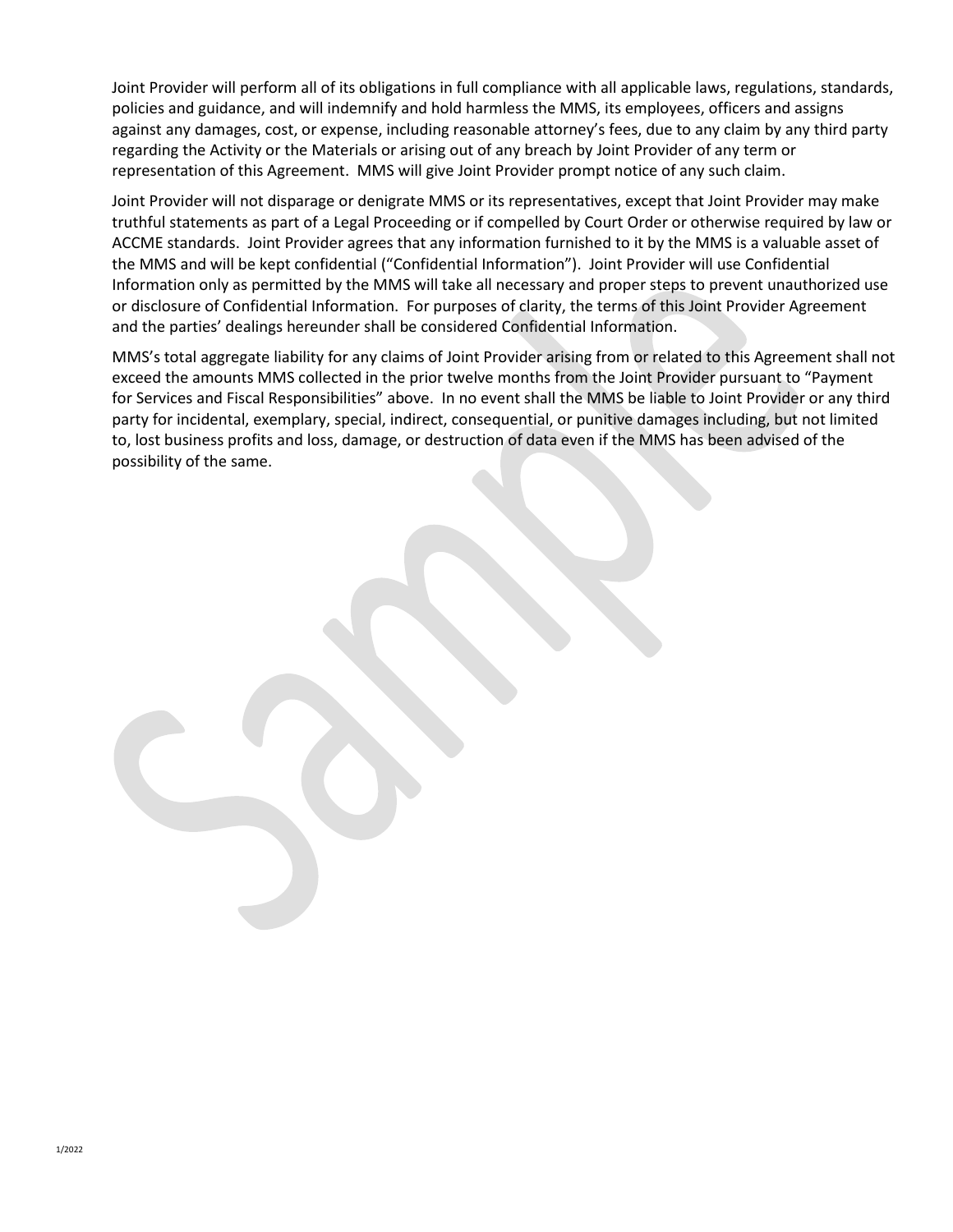## **Appendix 1**

#### **Standard 1: Ensure Content is Valid**

Standard 1 applies to all accredited continuing education.

- 1. All recommendations for patient care in accredited continuing education must be based on current science, evidence, and clinical reasoning, while giving a fair and balanced view of diagnostic and therapeutic options.
- 2. All scientific research referred to, reported, or used in accredited education in support or justification of a patient care recommendation must conform to generally accepted standards of experimental design, data collection, analysis, and interpretation.
- 3. Although accredited continuing education is an appropriate place to discuss, debate, and explore new and evolving topics, these areas need to be clearly identified as such within the program and individual presentations. It is the responsibility of accredited providers to facilitate engagement with these topics without advocating for, or promoting, practices that are not, or not yet, adequately based on current science, evidence, and clinical reasoning.
- 4. Organizations cannot be accredited if they advocate for unscientific approaches to diagnosis or therapy, or if their education promotes recommendations, treatment, or manners of practicing healthcare that are determined to have risks or dangers that outweigh the benefits or are known to be ineffective in the treatment of patients.

#### **Standard 2 – Prevent Commercial Bias and Marketing in Accredited Continuing Education**

Standard 2 applies to all accredited continuing education.

- 1. The accredited provider must ensure that all decisions related to the planning, faculty selection, delivery, and evaluation of accredited education are made without any influence or involvement from the owners and employees of an ineligible company.
- 2. Accredited education must be free of marketing or sales of products or services. Faculty must not actively promote or sell products or services that serve their professional or financial interests during accredited education.
- 3. The accredited provider must not share names or contact information of learners with any ineligible company or its agents without the explicit consent of the individual learner.

#### **Standard 3 – Identify, Mitigate, and Disclose Relevant Financial Relationships**

Standard 3 applies to all accredited continuing education.

- 1. **Collect information:** Collect information from all planners, faculty, and others in control of educational content about all their financial relationships with ineligible companies within the prior 24 months. There is no minimum financial threshold; individuals must disclose all financial relationships, regardless of the amount, with ineligible companies. Individuals must disclose regardless of their view of the relevance of the relationship to the education. Disclosure must include:
	- a. The name of the ineligible company with which the person has a financial relationship.
	- b. The nature of the financial relationship. Examples of financial relationships include employee, researcher, consultant, advisor, speaker, independent contractor (including contracted research), royalties or patent beneficiary, executive role, and ownership interest. Individual stocks and stock options should be disclosed; diversified mutual funds to not need to be disclosed. Research funding from ineligible companies should be disclosed by the principal or named investigator even if that individual's institution receives the research grant and manages the funds.
- 2. **Exclude owners or employees of ineligible companies:** Review the information about financial relationships to identify individuals who are owners or employees of ineligible companies. These individuals must be excluded from controlling content or participating as planners or faculty in accredited education. There are three exceptions to this exclusion – employees of ineligible companies can participate as planners or faculty in these specific situations:
	- a. When the content of the activity is not related to the business lines or products of their employer/company.
	- b. When the content of the accredited activity is limited to basic science research, such as preclinical research and drug discovery, or the methodologies of research, and they do not make care recommendations.
	- c. When they are participating as technicians to teach safe and proper use of medical devices, and do not recommend whether or when a device is used.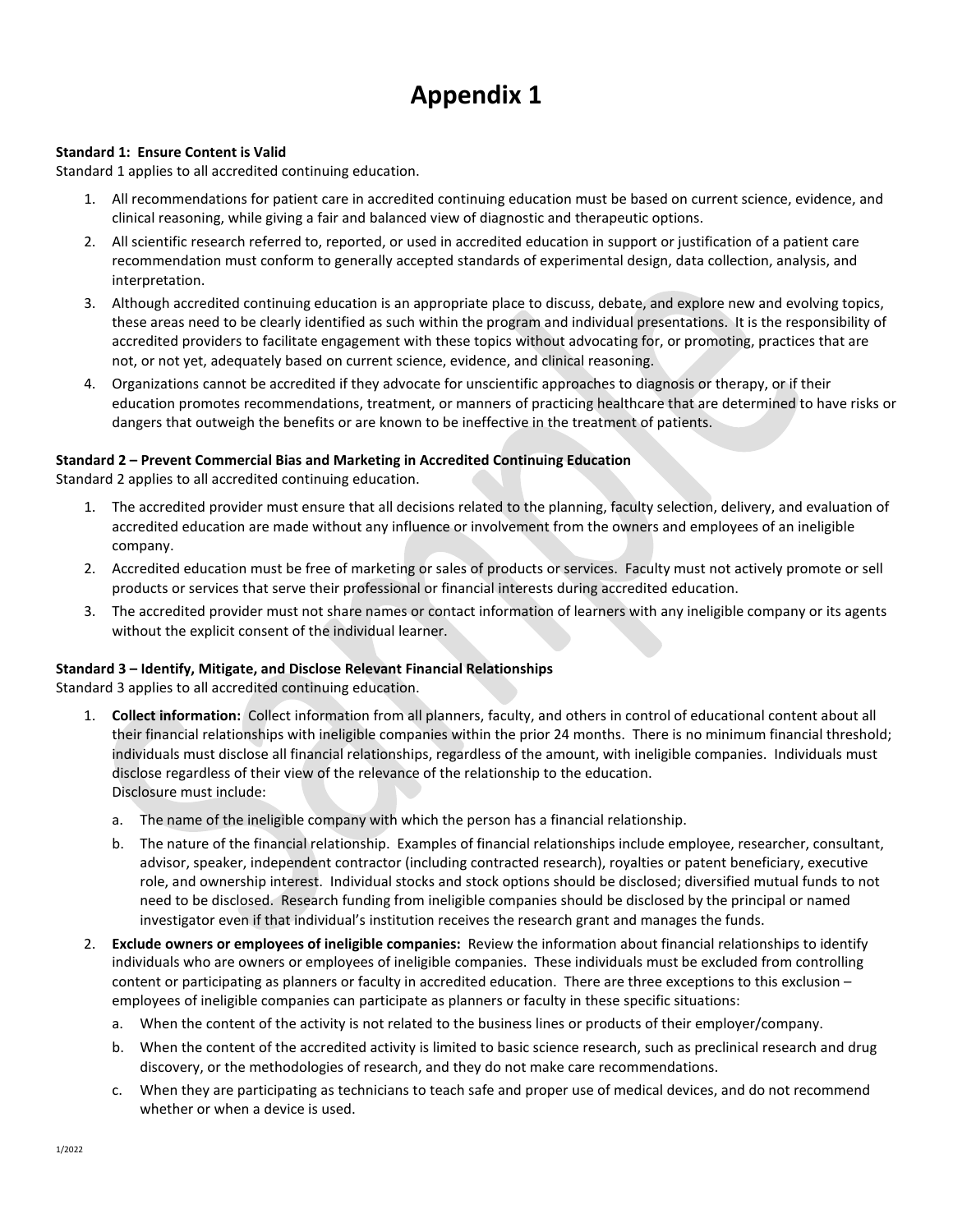- 3. **Identify relevant financial relationships:** Review the information about financial relationships to determine which relationships are relevant. Financial relationships are relevant if the educational content an individual can control is related to the business lines or products of the ineligible company.
- 4. **Mitigate relevant financial relationships:** Take steps to prevent all those with relevant financial relationships from inserting commercial bias into content.
	- a. Mitigate relationships prior to the individuals assuming their roles. Take steps appropriate to the role of an individual. For example, steps for planners will likely be different than for faculty and would occur before planning begins.
	- b. Document the steps taken to mitigate relevant financial relationships.
- 5. **Disclose all relevant financial relationships to learners:** Disclosure to learners must include each of the following:
	- a. The names of the individuals with relevant financial relationships
	- b. The names of the ineligible companies with which they have relationships
	- c. The nature of the relationships
	- d. A statement that all relevant financial relationships have been mitigated.

**Identify ineligible companies by their name only.** Disclosure to learners must not include ineligible companies' corporate or product logos, trade names, or product group messages.

**Disclose absence of relevant financial relationships.** Inform learners about planners, faculty, and others in control of content (either individually or as a group) with no relevant financial relationships with ineligible companies.

#### **Learners must receive disclosure information, in a format that can be verified at the time of accreditation, before engaging with the accredited education.**

**Exceptions:** Accredited providers do not need to identify, mitigate, or disclose relevant financial relationships for any of the following activities:

- 1. Accredited education that is non-clinical, such as leadership or communication skills training.
- 2. Accredited education where the learner group is in control of content, such as spontaneous case conversation among peers.
- 3. Accredited self-directed education where the learner controls their educational goals and reports on changes that resulted, such as learning from teaching, remediation, or a personal development plan. When accredited providers serve as a source of information for the self-directed learner, they should direct learners only to resources and methods for learning that are not controlled by ineligible companies.

#### **Standard 4 – Manage Commercial Support Appropriately**

Standard 4 applies only to accredited continuing education that receives financial or in-kind support from ineligible companies.

- 1. **Decision-making and disbursement:** The accredited provider must make all decisions regarding the receipt and disbursement of the commercial support.
	- a. Ineligible companies must not pay directly for any of the expenses related to the education or the learners.
	- b. The accredited provider may use commercial support to fund honoraria or travel expenses of planners, faculty, and others in control of content for those roles only.
	- c. The accredited provider must not use commercial support to pay for travel, lodging, honoraria, or personal expenses for individual learners or groups of learners in accredited education.
	- d. The accredited provider may use commercial support to defray or eliminate the cost of education for all learners.
- 2. **Agreement:** The terms, conditions, and purposes of the commercial support must be documented in an agreement between the ineligible company and the accredited provider. The agreement must be executed prior to the start of the accredited education. An accredited provider can sign onto an existing agreement between an accredited provider and a commercial supporter by indicating its acceptance of the terms, conditions, and amount of commercial support it will receive.
- 3. **Accountability:** The accredited provider must keep a record of the amount or kind of commercial support received and how it was used, and must produce that accounting, upon request, by the accrediting body or by the ineligible company that provided the commercial support.
- **4. Disclosure to learners:** The accredited provider must disclose to the learners the name(s) of the ineligible company(ies) that gave the commercial support, and the nature of the support if it was in-kind, prior to the learners engaging in the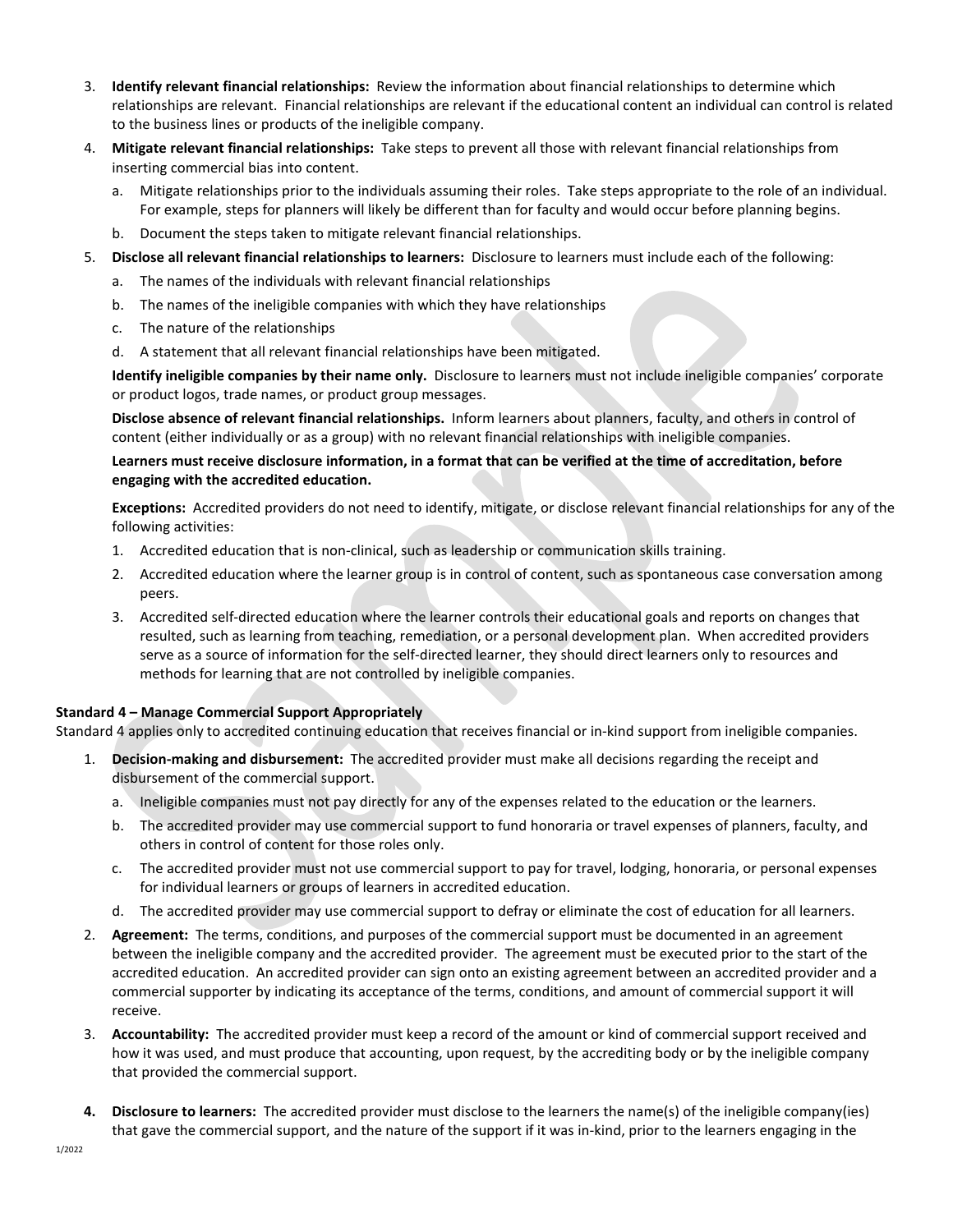education. Disclosure must not include the ineligible companies' corporate or product logos, trade names, or product group messages.

#### **Standard 5: Manage Ancillary Activities Offered in Conjunction with Accredited Continuing Education**

Standard 5 applies only when there is marketing by ineligible companies or nonaccredited education associated with the accredited continuing education.

- 1. Arrangements to allow ineligible companies to market or exhibit in association with accreditation education must not:
	- a. Influence any decisions related to the planning, delivery, and evaluation of the education.
	- b. Interfere with the presentation of the education.
	- c. Be a condition of the provision of financial or in-kind support from ineligible companies for the education.
- 2. The accredited provider must ensure that learners can easily distinguish between accredited education and other activities.
	- a. Live continuing education activities: Marketing, exhibits, and nonaccredited education developed by or with influence from an ineligible company or with planners or faculty with unmitigated financial relationships must not occur in the educational space within 30 minutes before or after an accredited education activity. Activities that are part of the event but are not accredited for continuing education must be clearly labeled and communicated as such.
	- b. Print, online, or digital continuing education activities: Learners must not be presented with marketing while engaged in the accredited education activity. Learners must be able to engage with the accredited education without having to click through, watch, listen to, or be presented with product promotion or product-specific advertisement.
	- c. Educational materials that are part of accredited education (such as slides, abstracts, handouts, evaluation mechanisms, or disclosure information) must not contain any marketing produced by or for an ineligible company, including corporate or product logos, trade names, or product group messages.
	- d. Information distributed about accredited information that does not include educational content, such as schedules and logistical information, may include marketing by or for an ineligible company.
- 3. Ineligible companies may not provide access to, or distribute, accredited education to learners.